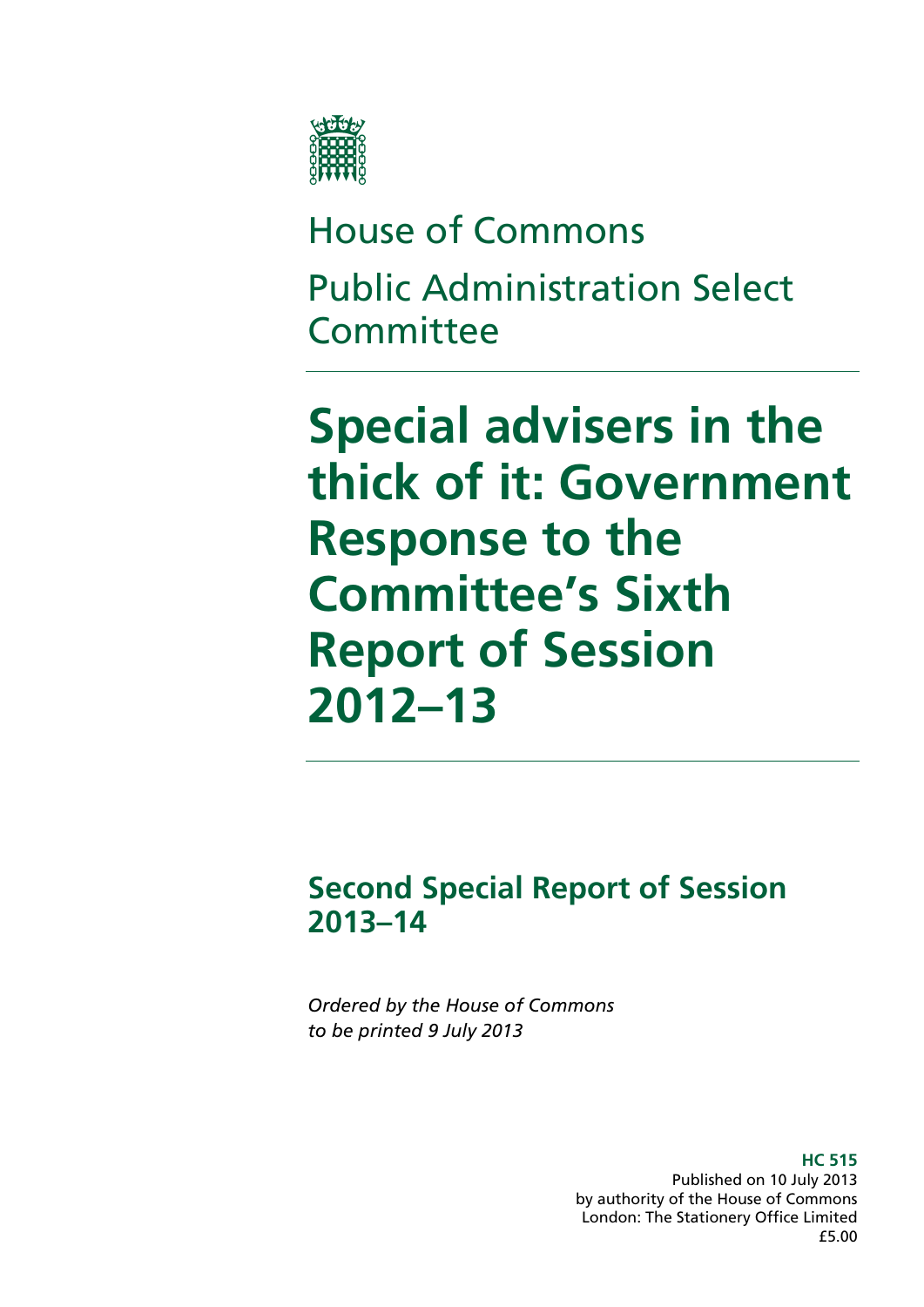# **The Public Administration Select Committee (PASC)**

The Public Administration Select Committee is appointed by the House of Commons to examine the reports of the Parliamentary Commissioner for Administration and the Health Service Commissioner for England, which are laid before this House, and matters in connection therewith, and to consider matters relating to the quality and standards of administration provided by civil service departments, and other matters relating to the civil service.

#### **Current membership**

Mr Bernard Jenkin MP (*Conservative, Harwich and North Essex*) (*Chair*) Alun Cairns MP (*Conservative, Vale of Glamorgan*) Charlie Elphicke MP *(Conservative, Dover)* Paul Flynn MP (*Labour, Newport West*) Robert Halfon MP *(Conservative, Harlow)* David Heyes MP (*Labour, Ashton under Lyne*) Kelvin Hopkins MP (*Labour, Luton North*) Greg Mulholland MP *(Liberal Democrat, Leeds North West)*  Priti Patel MP *(Conservative, Witham)*  Mr Steve Reed MP *(Labour, Croydon North)* Lindsay Roy MP *(Labour, Glenrothes)* 

#### **Powers**

The powers of the Committee are set out in House of Commons Standing Orders, principally in SO No 146. These are available on the Internet via www.parliament.uk

#### **Publications**

The Reports and evidence of the Committee are published by The Stationery Office by Order of the House. All publications of the Committee (including press notices) are on the Internet at http://www.parliament.uk/pasc

#### **Committee staff**

The current staff of the Committee are Emily Commander and Catherine Tyack (Joint Clerks), Rebecca Short (Second Clerk), Alexandra Meakin (Committee Specialist), Paul Simpkin (Senior Committee Assistant) and Danielle Nash (Committee Assistant).

#### **Contacts**

All correspondence should be addressed to the Clerk of the Public Administration Select Committee, Committee Office, First Floor, 7 Millbank, House of Commons, London SW1P 3JA. The telephone number for general enquiries is 020 7219 5730; the Committee's e-mail address is pasc@parliament.uk.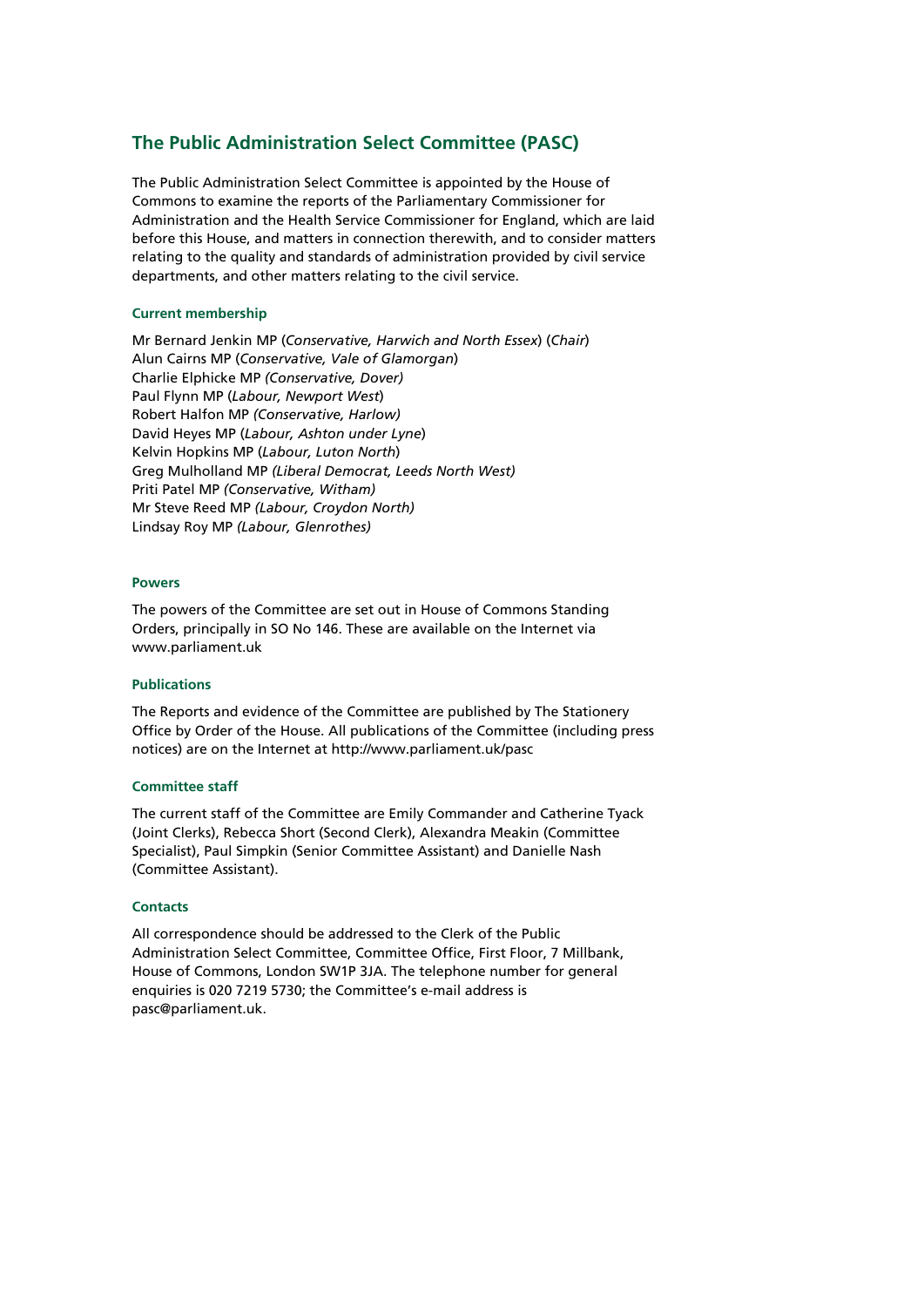# Second Special Report

The Public Administration Select Committee reported to the House on *Special advisers in the thick of it* in its Sixth Report of Session 2012-13, published on 14 October 2012 . The Government Response was received on 21 June 2013 and is published in this Report as Appendix 1.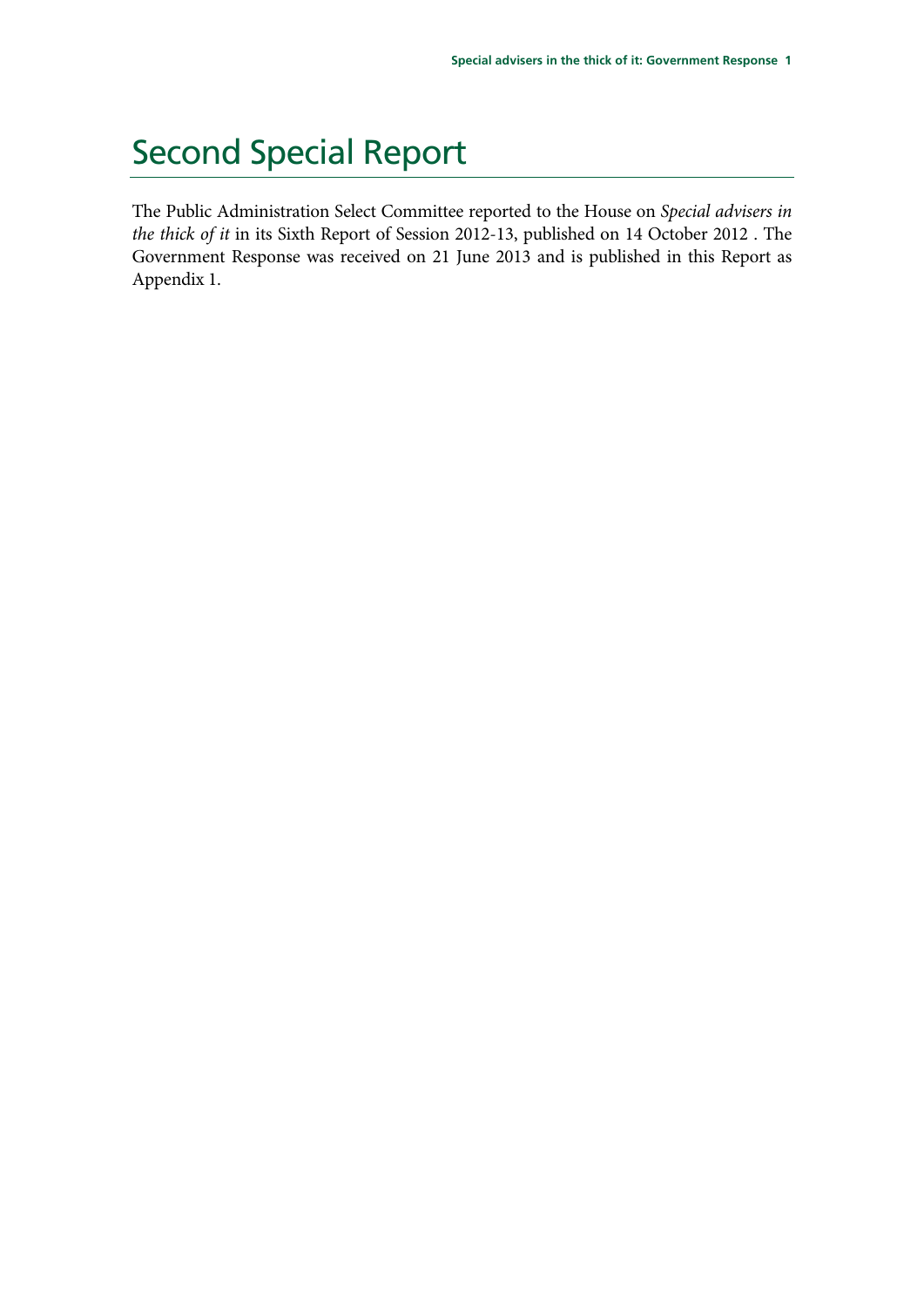# Appendix 1: Government Response

# **GOVERNMENT RESPONSE TO THE PUBLIC ADMINISTRATION SELECT COMMITTEE'S REPORT ON SPECIAL ADVISERS**

The Government is grateful to the Committee for its inquiry into the role of special advisers as well as for its broader interest in the reform of the Civil Service. It welcomes the Committee's recognition of the unique and valuable role played by special advisers in Government, as well as the difficulties inherent in such a role.

The numbers of special advisers are small, particularly in comparison to the permanent senior civil service. And despite their significance the Government is concerned that the question of special advisers should be considered in the round, alongside the operation of ministerial offices and the wider Civil Service. The work of special advisers is often the target of particular attention. This is, as the Committee acknowledges, doubtless inspired by their portrayal in television programmes like the *Thick Of It*. Despite their outlandish image, special advisers are at core temporary civil servants with license to operate politically. Their particular distinction is that - in a department of what is typically thousands of permanent civil servants - they are the only people whom the minister has the ability to appoint, manage and, where necessary, dismiss directly. Special advisers are the only civil servants, besides Permanent Secretaries, who are directly accountable to Ministers. They are exempt from Civil Service impartiality rules, yet much of their work will not be party political in nature.

As the Committee is aware, the Government is working to implement a programme of Civil Service Reform. To inform the next steps of reform, the Minister for the Cabinet Office commissioned the Institute for Public Policy Research, to examine the operation of Civil Services around the world. Their report includes recommendations about the operation of ministerial offices.

Since the publication of the Committee's report there have been various other reports touching on or addressing directly the question of special advisers. These include the work of the Institute for Government, and the think tank Reform. There have also been various statements regarding the reform of the Civil Service, and the role of special advisers, from former ministers, Permanent Secretaries and advisers.

The Government has responded below to the specific recommendations of the Committee. It will keep the Committee informed about its broader thinking on Civil Service Reform, and looks forward to engaging with the Committee further on these important issues.

# **RESPONSES TO RECOMMENDATIONS**

# *Introduction*

**1. While Number 10 has the final say on the appointment of special advisers, and only the centre can ensure that special advisers get all the career development moves which they need, ministers have the right to insist on particular individuals that they consider**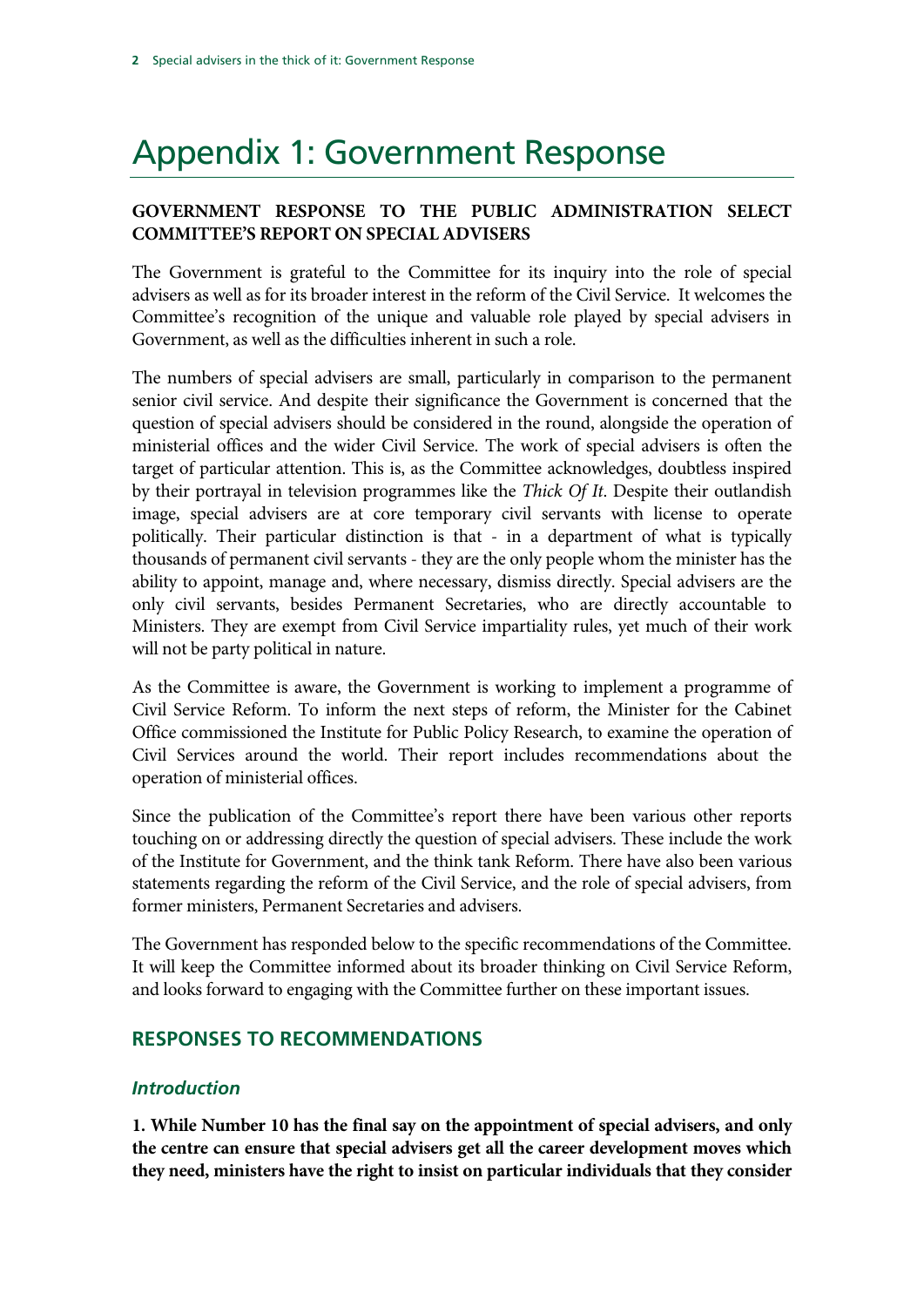#### **appropriate, and Number 10 would show little confidence in a Minister if he or she were forced to accept a particular adviser. (Paragraph 3)**

The Government recognises that the appointments of special advisers are important personal decisions for Ministers. In making these appointments, Ministers typically seek a combination of personal trust and confidence, expertise and experience, and political and personal commitment. The special status of these personal appointments means that they are exempt from the normal Civil Service recruitment rules of appointment on merit including through fair and open competition. The Prime Minister must to approve all appointments of special advisers under the requirements of the Constitutional Reform and Governance Act, which reflects the special nature of these appointments.

#### *Tasks and Responsibilities*

**2. We consider that special advisers have legitimate and valuable functions, including protecting the impartiality of the Civil Service, and providing an additional means to ensure that the Government's policy objectives are delivered. For special advisers to be effective, rather than potentially disruptive, ministers, special advisers and officials need to foster a high level of trust in their working relationships. Moreover, we are clear that a special adviser to a Minister must be just that: an adviser, and not an interposed layer of authority between the Minister and his or her civil servants. (Paragraph 22)** 

The Government welcomes the Committee's conclusion that special advisers play a legitimate and valuable function in Government, including protecting the impartiality of the Civil Service and providing an additional means of helping to ensure that the Government's policy objectives are delivered. The Government also agrees that for special advisers to be effective, Ministers, special advisers and officials need to foster a high level of trust in their working relationships. This is already set out in the *Code of Conduct for Special Advisers* which makes clear that in order to provide effective assistance to Ministers, special advisers should work closely with the ministerial team and with permanent civil servants and establish relationships of confidence and trust. The Code of Conduct also makes clear that special advisers must not suppress advice prepared for Ministers by permanent civil servants. However they may comment on the quality of such advice and provide their own advice.

#### *Quasi-Judicial Processes*

**3. It is axiomatic that ministers or officials acting in a quasi-judicial capacity are expected to act impartially, apolitically, and on appropriate advice. The Government should clarify its recent guidance on quasi-judicial decisions to state explicitly that special advisers should not, under any circumstances, be directly involved in such processes. This prohibition should be also reinforced by an amendment to paragraph 7 of the Code of Conduct for Special Advisers, listing involvement in quasi-judicial decisions and processes as a type of work which a special adviser may not undertake, even at the request of his or her Minister. (Paragraph 31)** 

The Government disagrees. The recent guidance issued by the Cabinet Office, and referenced by the Committee, deals explicitly with the involvement of special advisers in quasi-judicial decisions, stating 'Decisions of this sort should not be made by reference to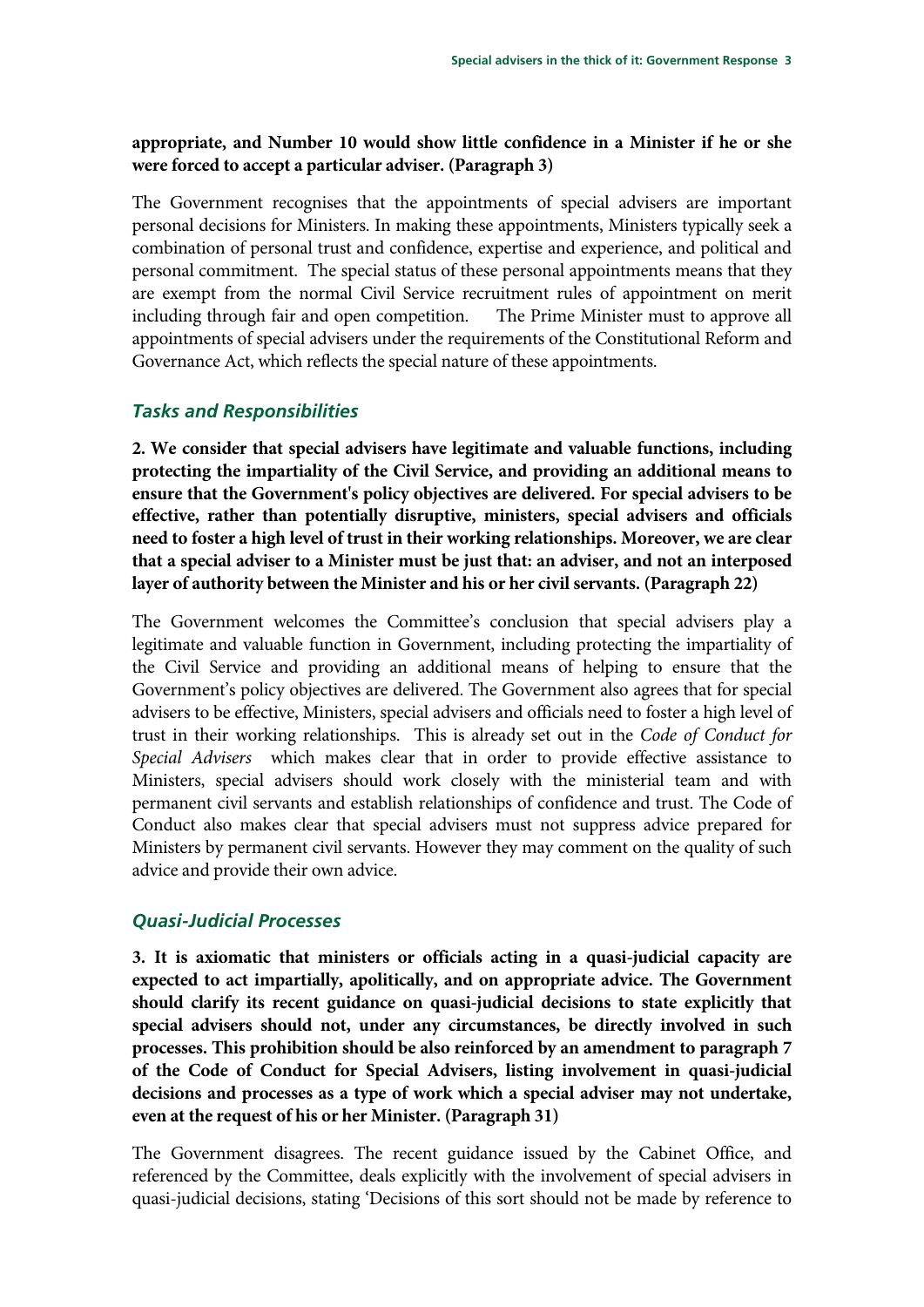political or presentational considerations. This applies regardless of the source of the advice, and that of special advisers is treated in the same way as advice from an official giving internal advice to Ministers. If a special adviser is approached by an interested party, he/she should refer the matter to the appropriate official. A special adviser so approached must not give the impression that any particular advice will be determinative when decisions are taken.' The Government continues to believe this is the right approach.

#### *Central Strategic Capability*

**4. Special advisers should play an important role in helping to co-ordinate policy and delivery across Government, and they have a legitimate place (alongside permanent officials) in any central strategic or co-ordination unit. We find Sir Jeremy Heywood's reasons for insisting on staffing the Downing Street Policy Unit solely with civil servants unconvincing. In particular, special advisers are better placed than permanent civil servants to liaise with political parties and to ensure that the political concerns of ministers are appreciated in Downing Street. These are areas where it would often be undesirable or inappropriate for permanent officials to get involved. (Paragraph 38)** 

The Government agrees that special advisers play an important role in helping to coordinate policy and delivery across Government and that they have a legitimate place (alongside permanent officials) in any central strategic or co-ordination unit. This is reflected in the current composition of the Number 10 Policy Unit. Decisions on staffing the No10 Policy Unit are for the Prime Minister.

#### *Training and Induction*

**5. The Government should ensure that all special advisers receive induction training within three months of taking up the role. Ministers who are appointing a special adviser for the first time should also be made properly aware by their officials of their special advisers', and their own, responsibilities and obligations. The induction training for special advisers should cover: the structure and work of the relevant department; the scope and meaning of the various Codes of Conduct to which special advisers are subject; the implications of their status as temporary civil servants (including the business appointment rules process, and their obligations under public records and access to information legislation); the nature of their accountability to ministers (and ministers' accountability to Parliament); the role of permanent secretaries in managing the work and reputation of the department as a whole; and where to seek advice and support on propriety issues. This would ensure that all special advisers and their ministers have a shared understanding of what is expected and appropriate behaviour for special advisers. (Paragraph 45)** 

The Government agrees.

#### *Numbers*

**6. Permanent secretaries and ministers' private offices should be ready to accommodate ministers' wishes to have access to outside advice, but it is also self-evident that any person—whether paid or unpaid—who has access to Government papers and ministerial meetings should be properly vetted and regulated. Privileges such as access**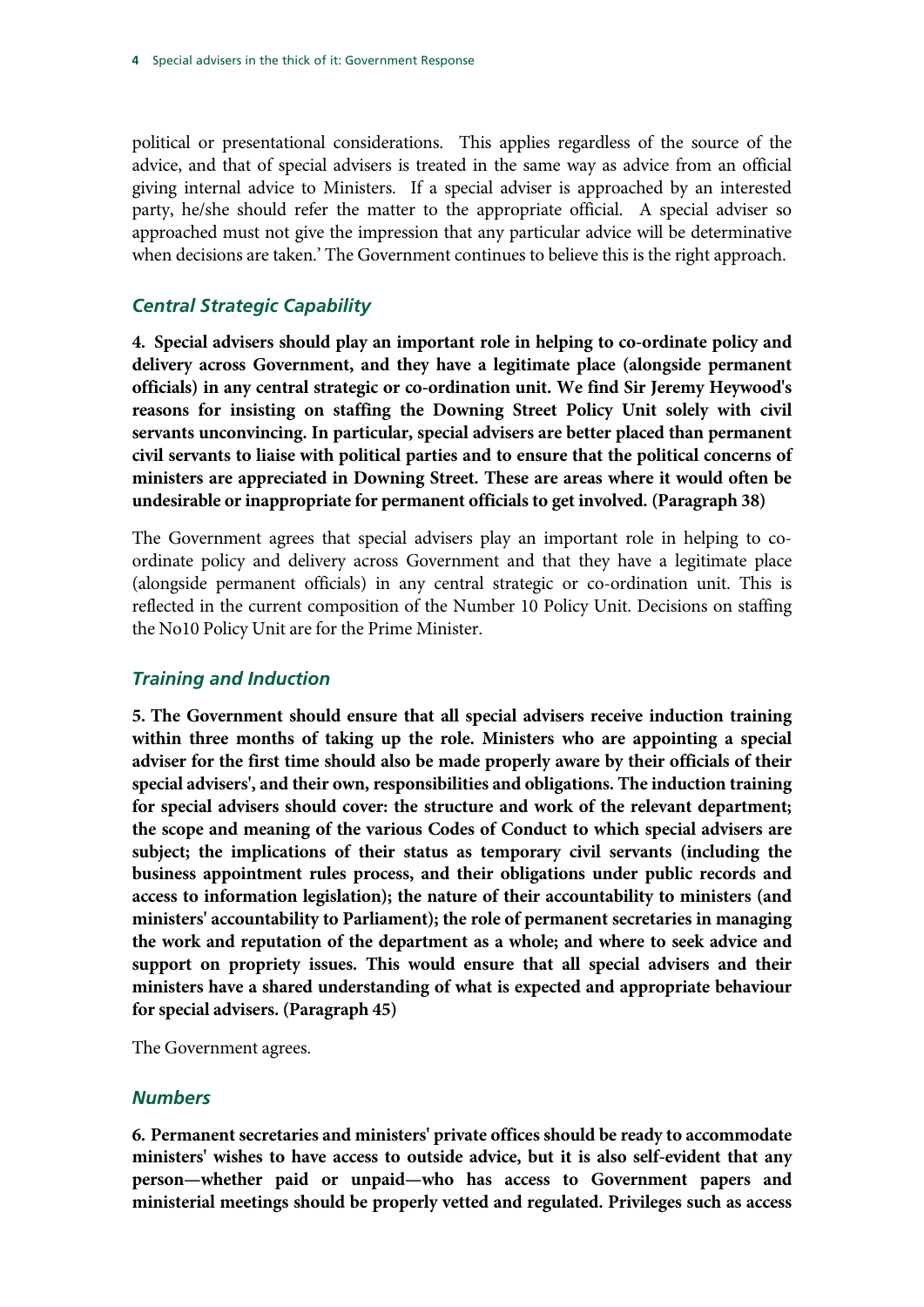**to Government buildings, and to ministerial papers and meetings, must be balanced with clarity for all concerned over individual advisers' responsibilities and the terms and conditions on which that access is granted. (Paragraph 56)** 

The Government welcomes the Committee's acknowledgement that Permanent Secretaries and Ministers' private offices should be ready to accommodate Ministers' wishes to have access to outside advice.

As laid out in the Civil Service Reform Plan, Ministers should discuss regularly with their Permanent Secretary the business requirement and priorities of the Department, including whether there needs to be a change or strengthening of personnel. As is currently the case, where the expertise does not exist in the Department, and it is not practicable to run a full open competition, Ministers can ask their Permanent Secretaries to appoint senior officials for specified and time-limited roles.

Departments must ensure that when external advisers are appointed – whether paid or unpaid – there is clarity about an individual's responsibilities and the terms and conditions under which they are being granted access to buildings, papers and meetings.

### *Coalition Government*

**7. The crucial question is not simply the number of special advisers but whether the case can be made for the payment of each individual from the public purse, based on whether the Minister can justify that the tasks the special adviser is engaged to undertake are in the public interest; the need for those tasks to be undertaken by a personal appointee rather than a permanent civil servant; and the person's qualifications and ability to undertake them. (Paragraph 64)** 

The Government agrees that the crucial question is not simply about the numbers of special advisers. Indeed, the question of the cost of special advisers should be considered in conjunction with that of employing permanent civil servants or drawing on external advice. In many cases, special advisers are paid less than their Civil Service equivalents. It is for Ministers to justify the employment of their special advisers, and they should of course be mindful of the experience and expertise special advisers will bring to the work of the department for which their Minister is responsible.

# *Job Descriptions: Clarity and Transparency*

**8. To aid transparency and accountability, information about ministers' special advisers should appear on departmental websites, including advisers' names and a description of the policy areas in which they work and the types of tasks they undertake, alongside the equivalent information about ministerial portfolios and the responsibilities of members of the Departmental Management Board. This would make it much easier to tell if a special adviser were acting outside his or her agreed role, and would help Parliament to hold ministers to account for the work of their special advisers. (Paragraph 75)** 

This Government has already significantly increased the transparency around all special advisers. The names and salary paybands of all special advisers are now published on a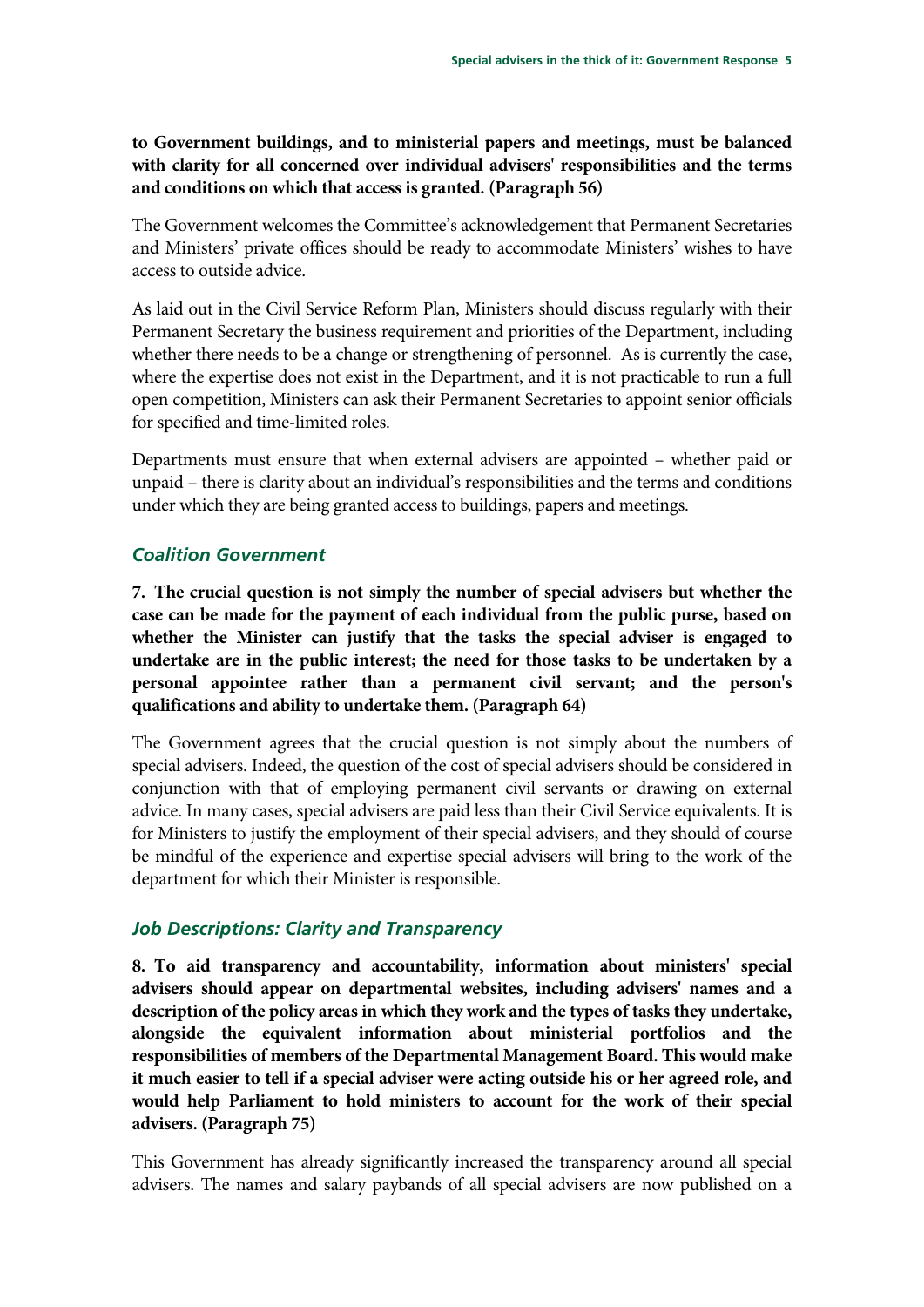quarterly basis. In addition, the Government regularly publishes a register of gifts and hospitality received by special advisers and details meetings with senior media figures. The work a special adviser may undertake is set out in the *Code of Conduct for Special Advisers.*  It is for the appointing Minister to decide on what he or she wants special advisers to focus. This will typically be relatively fluid but should be assumed to match the Minister's own responsibilities and priorities. Given the small number of special advisers working for Ministers, the Government is not persuaded of the need to publish the areas of responsibilities of individual advisers.

#### *Pre-Appointment Hearings*

**9. It does not take much imagination to perceive that some special advisers who have subsequently been forced to resign would have been hard pressed to justify their initial appointment in front of a select committee pre-appointment hearing. However, we accept that the current model of pre-appointment hearings would not be appropriate for special advisers. Not only do special advisers lack the executive authority which defines the roles which are usually subject to such hearings, we share the Institute for Government's anxiety that such pre-appointment hearings could undermine the nature of special advisers as personal appointees of the Minister, distancing them from accountability to the Minister and implying a degree of autonomy on the part of the adviser, reflected in separate accountability to Parliament. (Paragraph 82)** 

**10. We do, however, believe that greater transparency and scrutiny of appointments which are paid from the public purse but are exempt from the requirement for recruitment on merit is justified and appropriate. We recommend that ministers should therefore notify the relevant departmental select committee whom they have appointed as a new special adviser, as soon as they have decided on the appointment or, in a new Parliament, as soon as the relevant select committee is established. They should include in the notification to the committee a proposed "job description", setting out the policy areas and types of tasks the special adviser will be expected to carry out, and the special adviser's relevant qualifications for appointment, including why they believe him or her to be of suitable "standing and experience". This would enable select committees better to hold ministers to account for the quality and conduct of their special advisers, and would deter ministers from promoting less suitable candidates. (Paragraph 83)** 

**11. Special advisers can of course be called to give oral evidence to select committees, but in the case of their appointment this should not be necessary other than in the most exceptional cases, such as where there are evident and legitimate concerns about his or her character or record. The political views or previous statements of a special adviser are not a legitimate concern of a select committee. (Paragraph 84)** 

The Government welcomes the Committee's acknowledgment that pre-appointment hearings would not be appropriate for special advisers. The Government already publishes a quarterly statement setting out the numbers, names and paybands of special advisers, including actual salary where this is greater than £58,200. This is an unprecedented level of transparency and, for reasons set out in response to recommendation 8, there are no plans to extend the current transparency publication.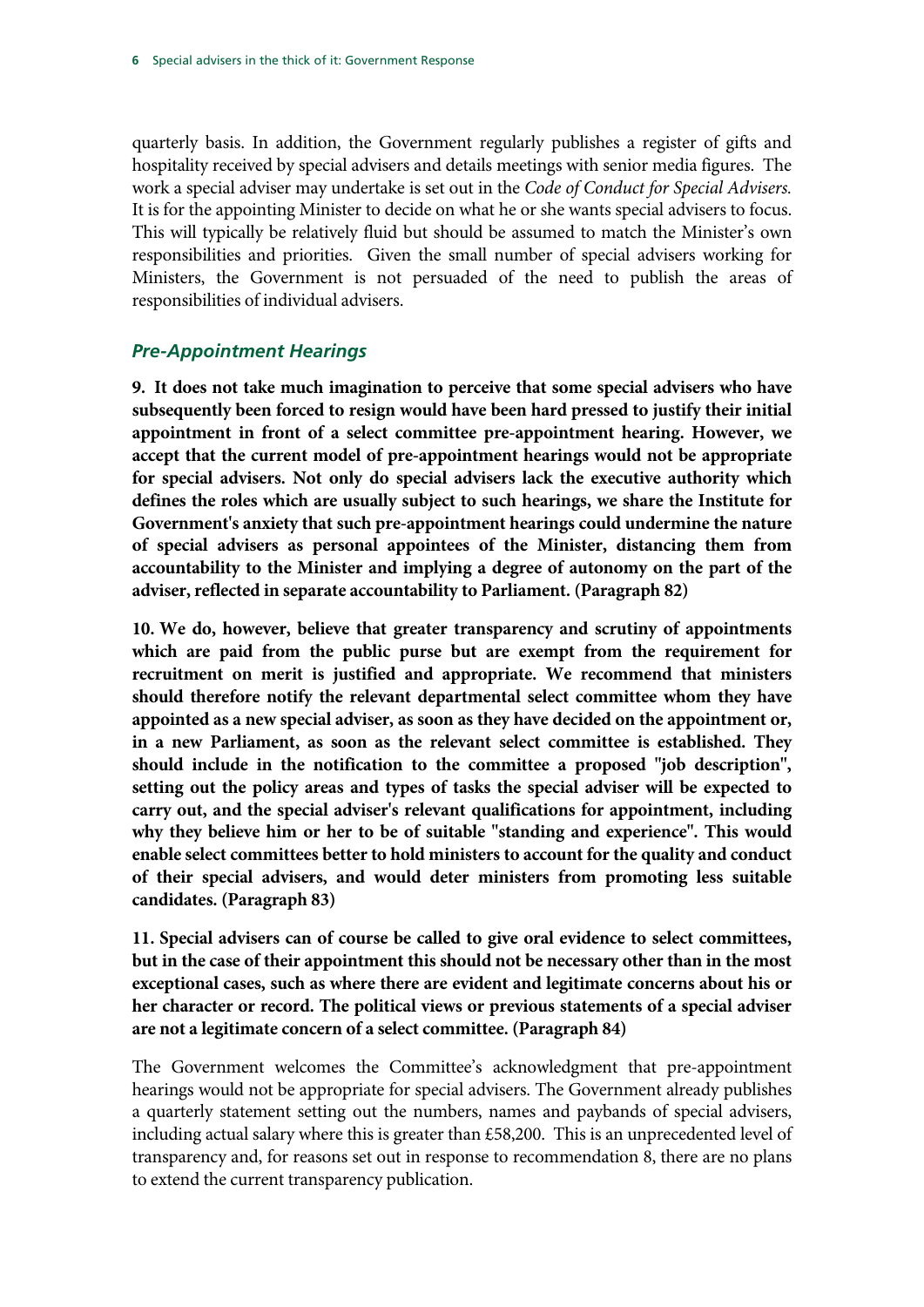#### *The Role of Ministers*

**12. Ministers are responsible for directing the work that their special advisers undertake, and for deciding whether their special advisers are performing those tasks satisfactorily. Ministers are "responsible"—not simply "accountable"—for their special adviser's management and conduct. This responsibility is the price of having a special adviser. Ministers who wish to have special advisers must therefore exercise this responsibility actively, ensuring that they are fully aware of what their advisers are doing in their name. They should also ensure that their advisers understand the role they are expected to undertake; the limits on their discretion to act; and the standards of performance that are expected of them. (Paragraph 90)** 

**13. We remain concerned, however, that this responsibility has proved to be more theoretical than actual. We cannot recall any minister ever resigning over the conduct of a special adviser, despite some astonishing cases. On the contrary, special advisers have on occasion seemed to be made accountable themselves for the lack of supervision and guidance they should be entitled to expect. To cynics, it might seem that special advisers have sometimes been an insurance policy, available to be cashed in to save ministerial careers. To make ministers accountable for their explicit responsibility under the Code, we reiterate the recommendation made in a previous Report that the Prime Minister's Adviser on Ministers' Interests should be empowered to instigate his own investigations of potential breaches of the Ministerial Code (so that the Prime Minister is not able to protect his ministers from appropriate investigation of the conduct of their advisers) and should himself be independently appointed and subject to a pre-appointment hearing. (Paragraph 91)** 

The Government refers the Committee to its response on the Independent Adviser on Ministers' Interests published by the Committee on 15 February.

#### *The Role Of Permanent Secretaries*

**14. The imposition of ever more restrictions and rules do not promote high self-esteem, creativity and trust, and would have a negative effect on working relationships. There is no reason to impose further rules, or to change the role of permanent secretaries who are already charged with the responsibility for ensuring that departmental business is conducted with propriety and in accordance with the relevant Codes of Practice and legislation. Positive induction and support for special advisers and ministers should obviate the need for negative intervention later and will promote trust. However, recent events have demonstrated that it is imperative for permanent secretaries to be ready to give advice and support on matters of propriety to special advisers and ministers, particularly at the start of a new administration. It should be made explicit that permanent secretaries are responsible for ensuring that any potential problems are addressed without delay. They must take this responsibility seriously, be vigilant and proactive, and ensure that they are aware what the special advisers are doing in the name of their Minister and the department. They should refer any continuing concerns which the Minister fails to address to the Cabinet Secretary. All of the above applies equally to any non-departmental or outside advisers who have regular access to ministers. (Paragraph 99)**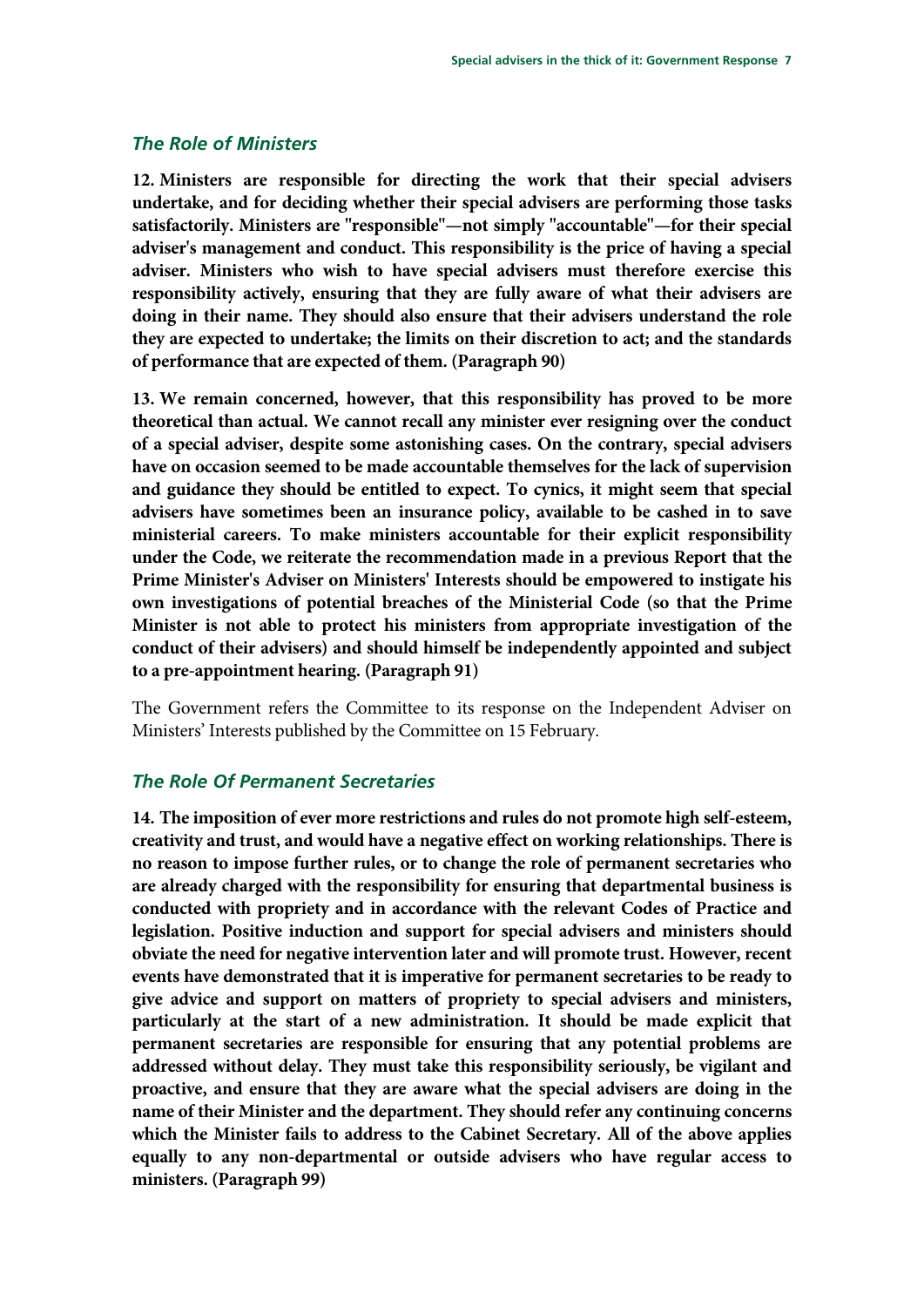The Government agrees that Permanent Secretaries have an important role to play in providing support and advice to both Ministers and their special advisers. Whilst Ministers are responsible for the conduct of special advisers, Permanent Secretaries can and do provide an important additional source of support and advice not just to special advisers but to other external advisers.

### *Accountability To Number 10*

**15. Special advisers have an entirely legitimate role in helping to co-ordinate policy across Government and to resolve political differences between departments in order to deliver the objectives of the Government as a whole. However, the lines of accountability must remain clear: ministers are responsible for the management and conduct of their special advisers, who act in their name. It would not be appropriate for Number 10 or the Cabinet Office to have an explicit role in directing or appraising special advisers appointed by ministers of other departments. In particular, ministers should expect to confide in their special advisers without fearing that every conversation will be reported back to Number 10. (Paragraph 107)** 

The Government agrees that Ministers are accountable for the management and conduct of their special advisers. However, the Prime Minister approves all special adviser appointments and it is therefore entirely appropriate for appraisals to be conducted on his behalf, and for Downing Street to take an active interest in the conduct of special advisers and to direct them. The Prime Minister's and Deputy Prime Minister's Chiefs of Staff will have a central role in special advisers' appraisals.

The Government agrees that the working relationship between a Minister and their adviser should be one of trust and confidence. A Minister rightly expects to be able to confide in his or her private office, without fearing that every conversation will be reported back to the Permanent Secretary, despite the fact that those permanent civil servants are ultimately managed by the Permanent Secretary. Similarly a Minister should have the same confidence in their special advisers, despite their links to Number 10 and the role of the Prime Minister's and Deputy Prime Minister's Chiefs of Staff in their appraisals.

#### *Conclusion*

**16. Effective working relationships can only be achieved where there are high levels of trust and mutual respect, so that all are addressing the same challenges, sharing difficulties and concerns, and all are seeking the same positive outcomes. This is crucial for the effective leadership of Government. Mistrust between ministers, officials and advisers is a failure of leadership. It destroys openness, confidence and creativity, undermines mutual respect and divides leadership. In turn this fosters a climate of mistrust, lack of respect and low morale throughout the organisation they are seeking to lead. If such mistrust develops, ministers, permanent secretaries and advisers must work together to rebuild trust, though in the final analysis it is for the ministers responsible to determine whatever action is necessary to rebuild trust. (Paragraph 113)** 

The Government agrees that trust and mutual respect between Ministers, officials and special advisers is vital for the effective functioning of Government. Where mistrust is attributable to the actions of special advisers, it is indeed for ministers to address. There is